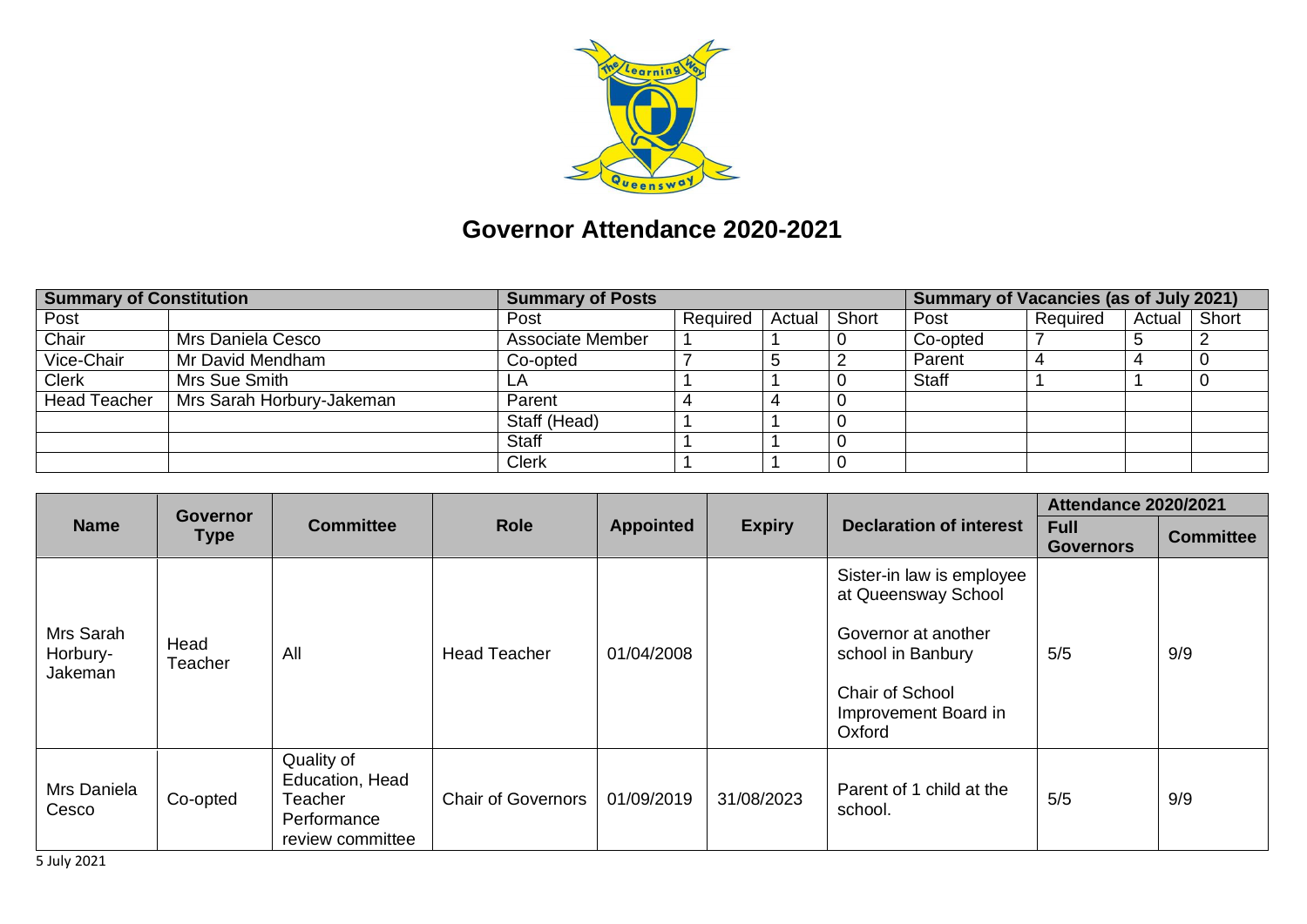|                                  | <b>Governor</b>                              |                                                                              |                               |                  |               |                                                                                                                               | <b>Attendance 2020/2021</b>     |                  |
|----------------------------------|----------------------------------------------|------------------------------------------------------------------------------|-------------------------------|------------------|---------------|-------------------------------------------------------------------------------------------------------------------------------|---------------------------------|------------------|
| <b>Name</b>                      | <b>Type</b>                                  | <b>Committee</b>                                                             | <b>Role</b>                   | <b>Appointed</b> | <b>Expiry</b> | <b>Declaration of interest</b>                                                                                                | <b>Full</b><br><b>Governors</b> | <b>Committee</b> |
| Mr Paddy<br>Quinn                | LA                                           | <b>Resources</b>                                                             |                               | 01/09/2018       | 31/08/2022    | Daughter employee at<br>Queensway School<br>Grandchildren attend the<br>school.<br>Wife employed at<br>another local nursery. | 5/5                             | 2/5              |
| Mrs Sonja<br>Smith               | Associate<br>Member (no<br>voting<br>rights) | Resources                                                                    |                               | 24/03/2019       | 23/03/2023    |                                                                                                                               | N/A                             | 5/5              |
| Mrs Sue<br>Smith                 | <b>Clerk</b>                                 |                                                                              |                               | 01/01/2014       |               |                                                                                                                               | 5/5                             | 9/9              |
| Mrs Sarah-<br>Jane<br>Arrowsmith | Parent<br>governor                           | Resources                                                                    |                               | 7/12/2020        | 7/12/2024     | Parent of 1 child at the<br>school.                                                                                           | 3/4                             | 3/3              |
| Mr Brendan<br>Miller             | Co-opted                                     |                                                                              | Safeguarding Link<br>Governor | 01/9/2019        | 31/08/2023    | Employed by OCC-<br><b>Children and Families</b><br>Centre Manager                                                            | 5/5                             | n/a              |
| Mrs Michelle<br><b>Jenkins</b>   | Co-opted<br>Governor                         | Quality of<br>Education, Head<br>Teacher<br>Performance<br>review committee. |                               | 01/09/2021       | 31/08/2024    | Employed by OCC. Early<br><b>Years Quality</b><br>Improvement Manager.                                                        | 5/5                             | 3/4              |
| Mr Mike<br><b>Smith</b>          | Co-opted                                     | Resources, Head<br>Teacher<br>Performance<br>review committee                | Finance link<br>governor      | 01/09/2019       | 31/08/2023    |                                                                                                                               | 5/5                             | 5/5              |
| Mr John<br><b>Riches</b>         | Parent                                       | <b>Resources</b>                                                             |                               | 7/12/2020        | 06/12/2024    | Director of Schools at<br><b>Gallery Trust</b><br>Wife is an employee at<br>Queensway                                         | 3/5                             | 5/5              |